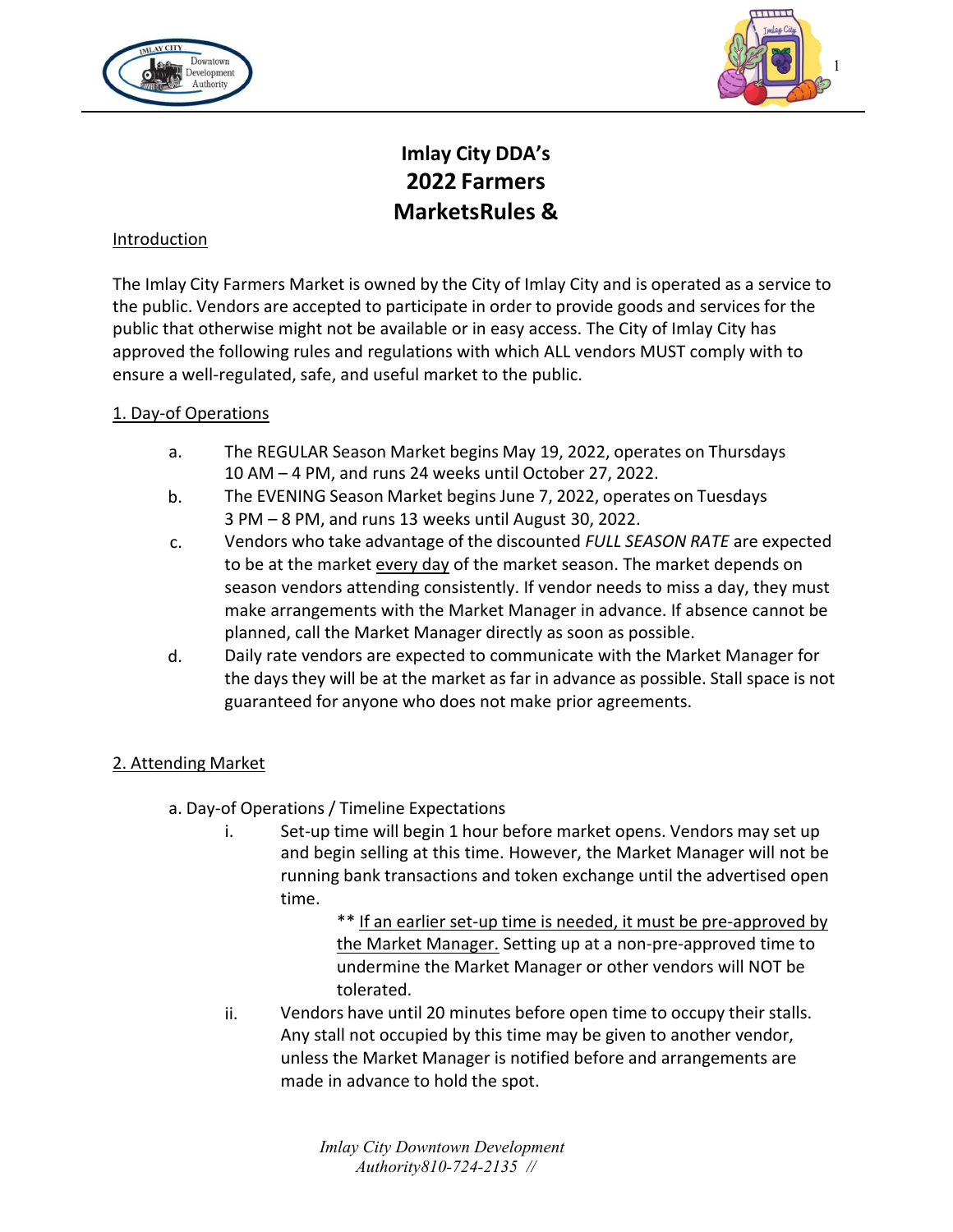



- iii. All vendors are required to remain set-up and open for business until the advertised close of the market day – leaving early may result in suspension from further market participation.
	- Arrangements must be made in advance with the Market Manager if vendor needs to leave earlier.
- iv. Vendors must clear the market area within 1 hour after close of market day. Vendors must gather and dispose of garbage and debris in their area.
- b. Before the market officially opens, vendor vehicles must be moved to the Lamb Steele Building or City Hall parking lot as soon as unloading is finished. This allows for more customer parking.
	- i. Vendors who would like to sell from a truck will need to include that information on their vendor application and arrangements need to be made in advance. (Truck Stall)
- c. If a season vendor misses more than 5 pre-approved market days or 3 unapproved market days in a season, their requested stall location may be lost.
- This market operates as a RAIN OR SHINE event. Extreme heat, high winds, or severe thunderstorms in our area may be cause for cancellation or early closure. In the case of inclement weather, the Market Manager makes the determination to cancel or pack up early. d.
	- i. Please make sure that the Market Manager always has the most current contact information so vendor can be notified of any cancellations. There will be no refunds given for cancellations. If the Market Manager cancels the market, participants will be notified of the closing in a timely manner by email or phone. Also watch for updates on the Imlay City Farmers Market Facebook page.

## 3. Stall Assignments

- a. The Market Manager assigns vendor stalls; vendor location preferences and requests are taken into consideration, but not guaranteed.
- There may be occasions where the Market Manager must move vendors from their assigned stall location, i.e. absent vendors, special events, etc. Vendors are still expected to set-up, even if their requested stall is not available. b.
- A vendor cannot sublet a stall. c.
- Standard locations are 10' x 10' on grass. Locations that include a truck stall will be on the East side of the lot, with truck parking located directly behind a 10' x 10' grass stall. d.
- A tent/shelter is not provided. A pop-up tent or shelter no larger than the space assigned is required for protection against sun and rain. Shelter must be in good condition and safely secured into the ground. Drop cloths, plastic, cardboard, and similar items are not acceptable shelter material. If it is determined by the Market Manager that the shelter is distracting to the e.

*Imlay City Downtown Development [Authority810-72](http://www.icdda.com/)4-2135 //*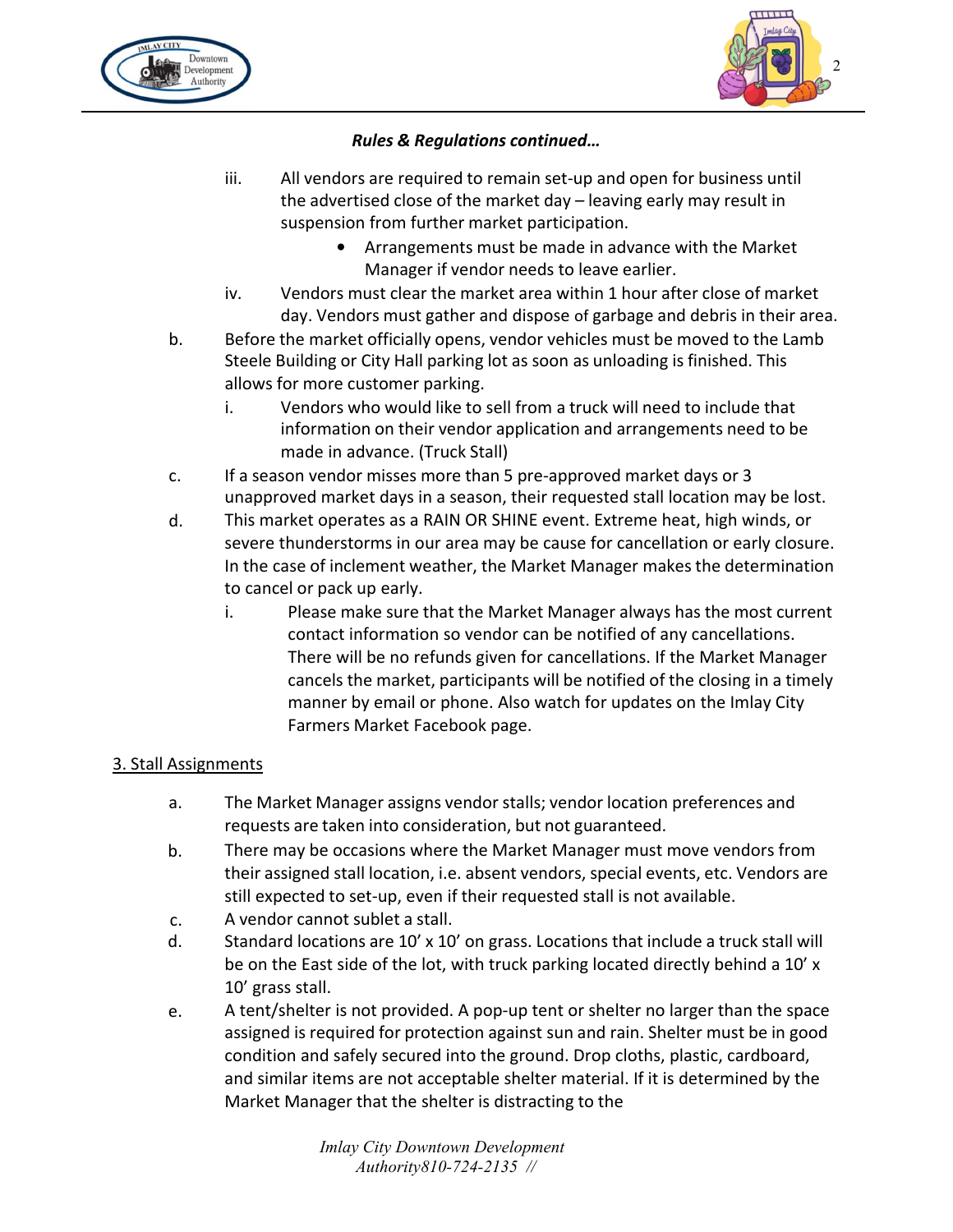



overall appearance of the market area, a change or improvement will be required. Tent ties / ropes / weights must not cause a tripping hazard and should be tied with colorful ribbon or otherwise marked to prevent falls / run-ins.

- Market lot is a grass lot with LIMITED truck stalls. Stalls are rented in increments of 10' x 10'. f.
- Vendors may pay for more than one stall, as long as all stalls are filled with display. g.

## 4. Rental Rates (per stall)

a. REGULAR SEASON MARKET

Daily Rate – **\$10** per day – *paid at the start of each market day attended.* Full Season Vendors

> EARLY BIRD RATE, *paid in-full before or on April 30, 2022* – **\$75** FULL SEASON RATE, *paid in-full on or after May 1, 2022* – **\$100**

b. EVENING SEASON MARKET

Daily Rate – **\$10** per day – *paid at the start of each market day attended.* Full Season Vendors

> EARLY BIRD RATE, *paid in-full before or on April 30, 2022* – **\$35** FULL SEASON RATE, *paid in-full on or after May 1, 2022* – **\$50**

## 5. Products

- a. The market accepts many different types of offerings in order to provide seasonlong variety for customers. Contact the Market Manager to see if product or services qualify.
- All products are subject to review by the Market Manager. b.
- All produce (fruits / vegetables / berries) must be of good quality. No overripe or spoiled produce will be offered for sale. c.
- No corporate distributors, i.e. AVON, Young Living, Tupperware, etc. d.
- All vendors must comply with state and local guidelines for handling and storing food. Pre-packaged and prepared items must comply with current labeling laws.(See Michigan's Cottage Food Law) e.
- Food sampling must be done with adherence to MDA and Health Department Requirements. All vendors offering food samples must realize responsibility for the safety of the food samples being offered. The vendors offering samples must take precautions to make certain that food samples are handled and displayed properly to prevent contamination. f.
- The market allows for LIMITED duplicate-type vendors / products multiple inclusions are at the discretion of the Market Manager. g.

*Imlay City Downtown Development [Authority810-72](http://www.icdda.com/)4-2135 //*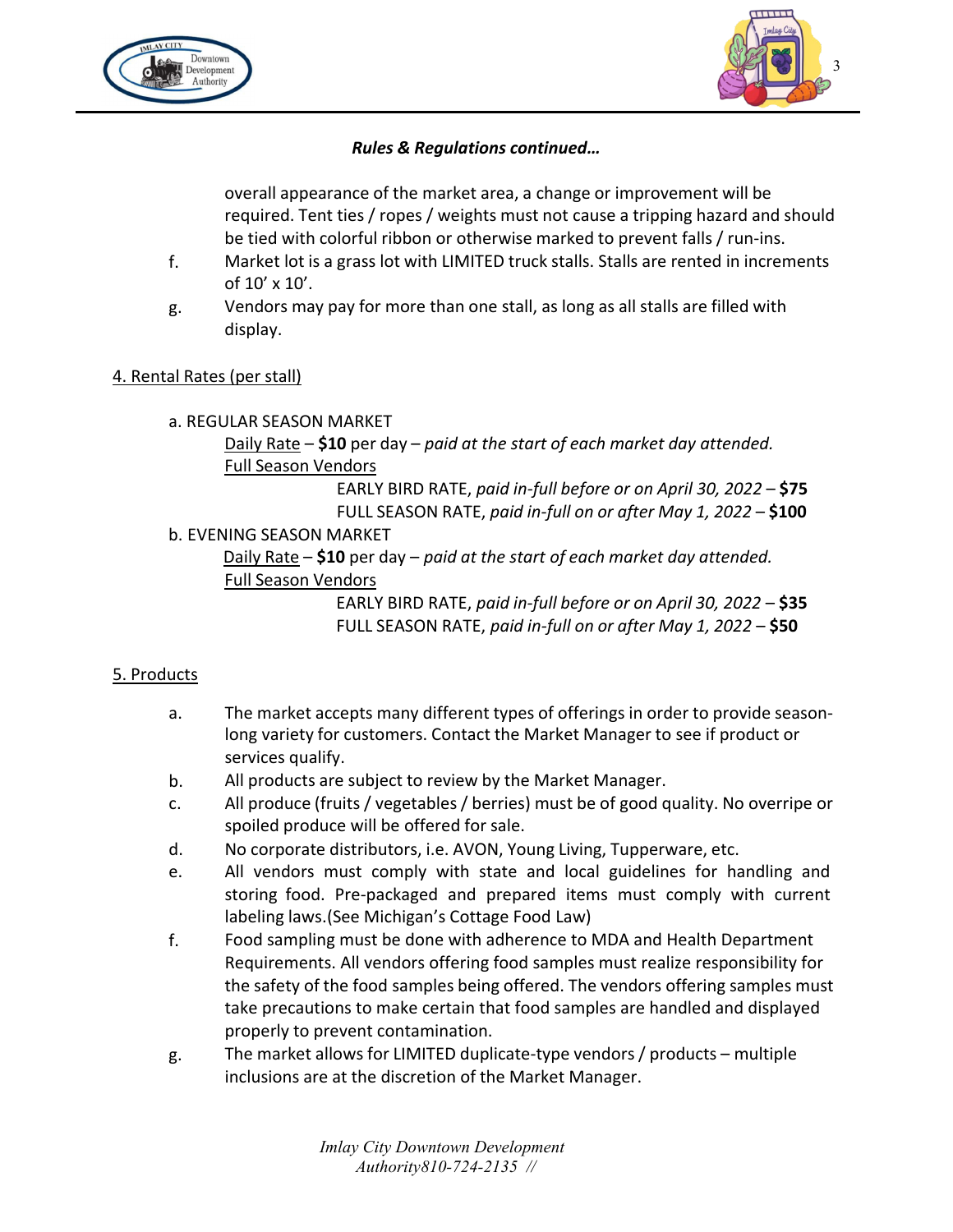



- h. No vendor shall be able to "dump" large quantities of any given product at a noncompetitive price. The vendor will be asked to leave the market.
- The Market Manager will not set prices for any product, whether produce or crafts. i.
- Crafts must be handmade. j.
- Resale / Antique vendors have additional guidelines. (see Market Manager) k.
- Additional rules and fees may apply to food trucks. (see application) l.

## 6. Product Display

- a. Vendors are encouraged to display their products in an attractive manner and keep with the character of the market. Vendors are encouraged to clearly display the prices of their goods.
- Vendors using a canopy / shelter must have it anchored. Stakes will not be allowed on pavement and / or asphalt for anchoring purposes. It is recommended to use sandbags and / or cement blocks. Please refer to rule 3.e. b.
- Vendors must provide their own table(s). c.
- Food items must be displayed on a table, not on the ground. d.
- All vendors must comply with state and local guidelines for handling and storing food. Pre-packaged and prepared items must comply with current labeling laws.(See Michigan's Cottage Food Law) e.
- Food sampling must be done with adherence to MDA and Health Department Requirements. All vendors offering food samples must realize responsibility for the safety of the food samples being offered. The vendors offering samples must take precautions to make certain that food samples are handled and displayed properly to prevent contamination. f.
- Vendor displays must not exceed the boundaries of their assigned stall. g.
- No obstacles may be placed in front of a stall that would present a hazard to others. h.
- Vendor signage should be attractive, readable, in good condition, and keep with the character of the market. i.
- Non-potable water and electricity are available on site, but use must be preapproved by the Market Manager. j.

## 7. Vendor Performance

a. Vendors must keep their stalls maintained in a clean and sanitary condition. All boxes, bags, containers, and debris must be removed by the vendor and shall not be left on site at the end of the day. Trash receptacles, maintained by the City, are meant for disposal of small articles of waste and are provided for customers only.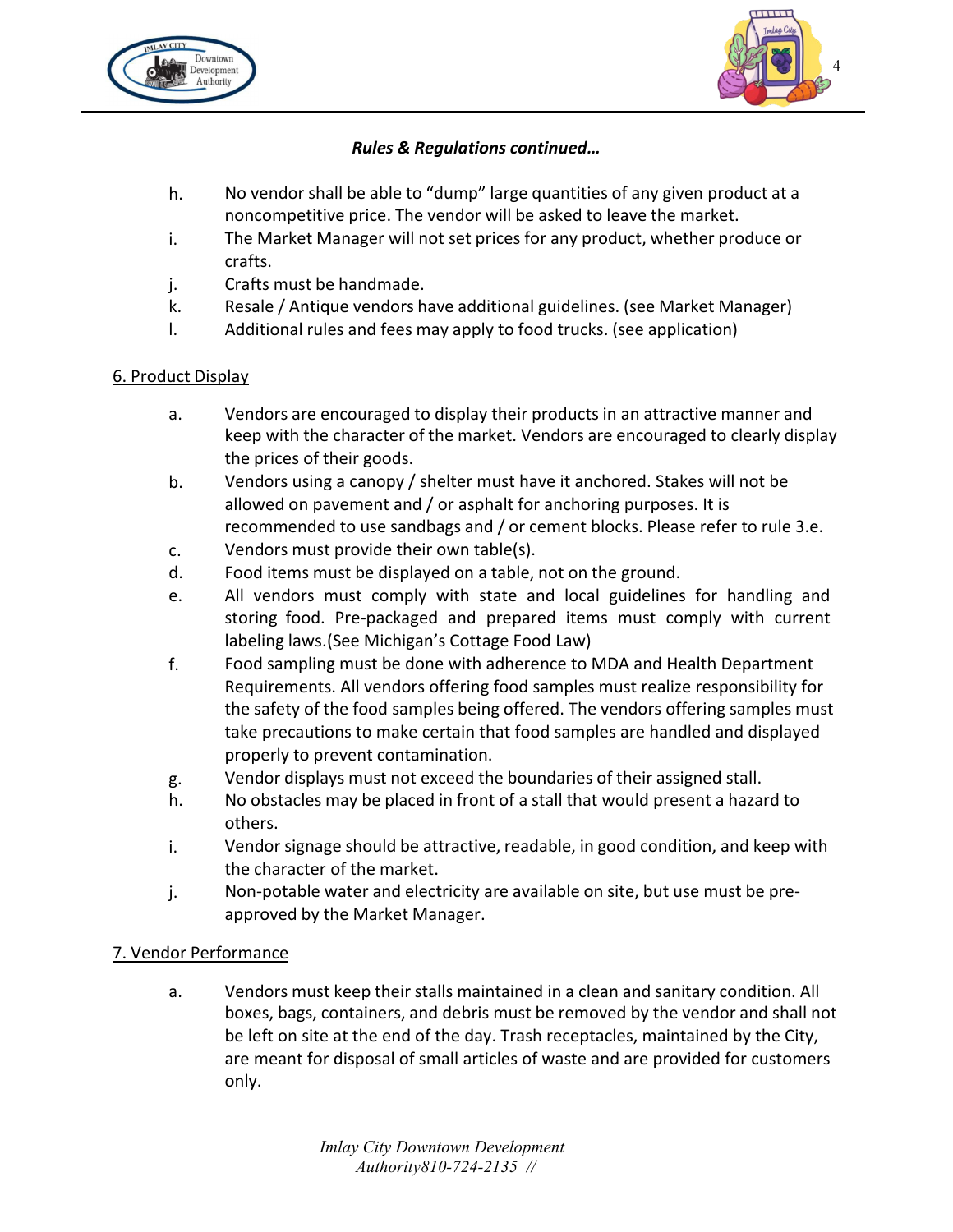



- b. Vendors are expected to act in a professional and courteous manner with customers, other vendors, and City staff. Discourtesy to patrons or other vendors, obscene language, shouting, or hawking of wares will not be tolerated.
- Vendors and / or their agents and employees shall not disparage, demean, or make negative comments about – in any form or fashion – other vendors and their products or stall setup, market staff, or the market itself. Conduct meant to harm someone's reputation and / or business will not be tolerated. This includes all social media outlets. c.
- All complaints and / or concerns, whether from vendors or customers, should be reported to the Market Manager and submitted in writing. d.
- Vendors shall not engage in disruptive conduct. Any disagreement between vendors shall be handled in a respectful and professional manner away from stalls and customers. e.
- Vendors are not permitted to play music that can be heard beyond their stall boundaries. f.
- Vendors with children (under the age of 16) accompanying them to the market must have a second adult present to care for the children. Children must be supervised at all times and remain within the assigned stall. g.
- All vendors are subject to federal, state, and county laws, including those governing health, sanitation, sales tax, packaging, labeling, weights, and measurements. Vendors must comply with all rules applicable to the products they sell, such as having necessary food processing labels. h.
- Participating vendors are strongly encouraged to carry liability insurance for their market business. i.
- Imlay City Downtown Development Authority, City of Imlay City, and Imlay City Farmers Market are not responsible for the loss, theft, or damage to any vendors' merchandise, products, equipment, materials, or personal belongings. j.
- Vendors who leave their stall unattended for any amount of time do so at their own risk. k.
- Smoking is prohibited in the market area. l.
- Vendors are not permitted to bring animals to the market. m.
- Vendors must agree to hold harmless from legal or financial liability Imlay City Downtown Development Authority, City of Imlay City, and Imlay City Farmers Market. n.
- Failure to follow policies, regulations, and decisions of the ICFM and the City of Imlay City will result in immediate and permanent removal from the market with no refund. o.